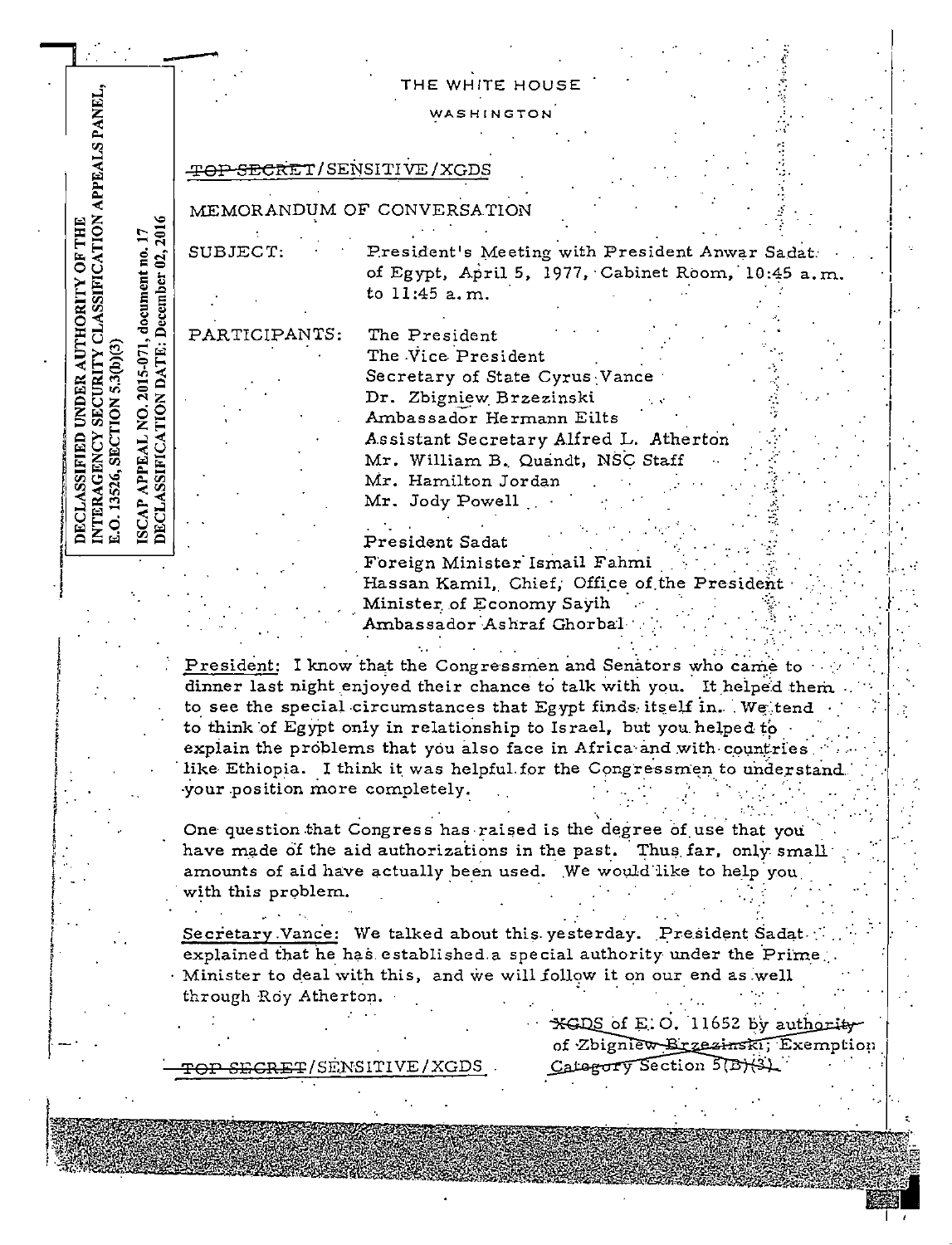T<del>OP SECRET</del>/SENSITIVE/XGDS

President: I invited AID Director Gilligan to the dinner last night so that you might have a chance to meet with him. He is a good administrator and was Governor of Ohio and a Member of Congress. He is a good man and will be able to help you to work out any administrative problems that you are having with the aid program.

Minister Sayih: It is true that we have been lagging in our use of AID and World Bank funds. There are several reasons. Some have to do with bureaucratic procedures. I have seen Mr. Nooter of AID and he will help to identify bottlenecks. We will do this during the present month. We also have a scarcity of local currency. We have dealt with this in several ways, including commodity loans. We want to reduce inflationary pressures so we try to generate local currency from commodity sales. We are also in contact with Arab countries for balance of payments support. We have received about \$1.5 billion. I will try to stay on here for a few days to finish up my talks.

We also have a problem of inadequate construction capacity: : This is a bottleneck for our economic development. We only have about 40 percent of what we need. I am including construction in the areas that. are open for foreign investment. We are trying to attract construction industries to Egypt. We have had cases where hotels have remained unfinished for as long as seven years. But we are now trying to move in new directions. We will have an agency here in Washington to help. work out the problems.

President: On another item, I would like to discuss ways of encouraging American business to invest in Egypt. Many of our corporation executives see Egypt as a good place to invest. If you could liberalize your boycott against Israel, it would help. Ford and Coca Cola have talked to me personally about investing in Egypt. I have no direct interest in the matter. But while I was Governor, I spent a great deal of time trying to get people to come to my State to invest. Maybe you could also make it easier for investors to come to Egypt. I know that Mr. Austin of Coca Cola would like to expand his operations in your country. Maybe there are some construction firms as well.

Minister Sayih: We are trying to encourage American firms to come to Egypt. We have established a business council here in New York. We are trying to direct investment to Egypt. Recently our investment authority approved several U.S. applications--Goodyear, Union Carbide and Xerox. We have also received some applications from companies

SECRET/SENSITIVE/XGDS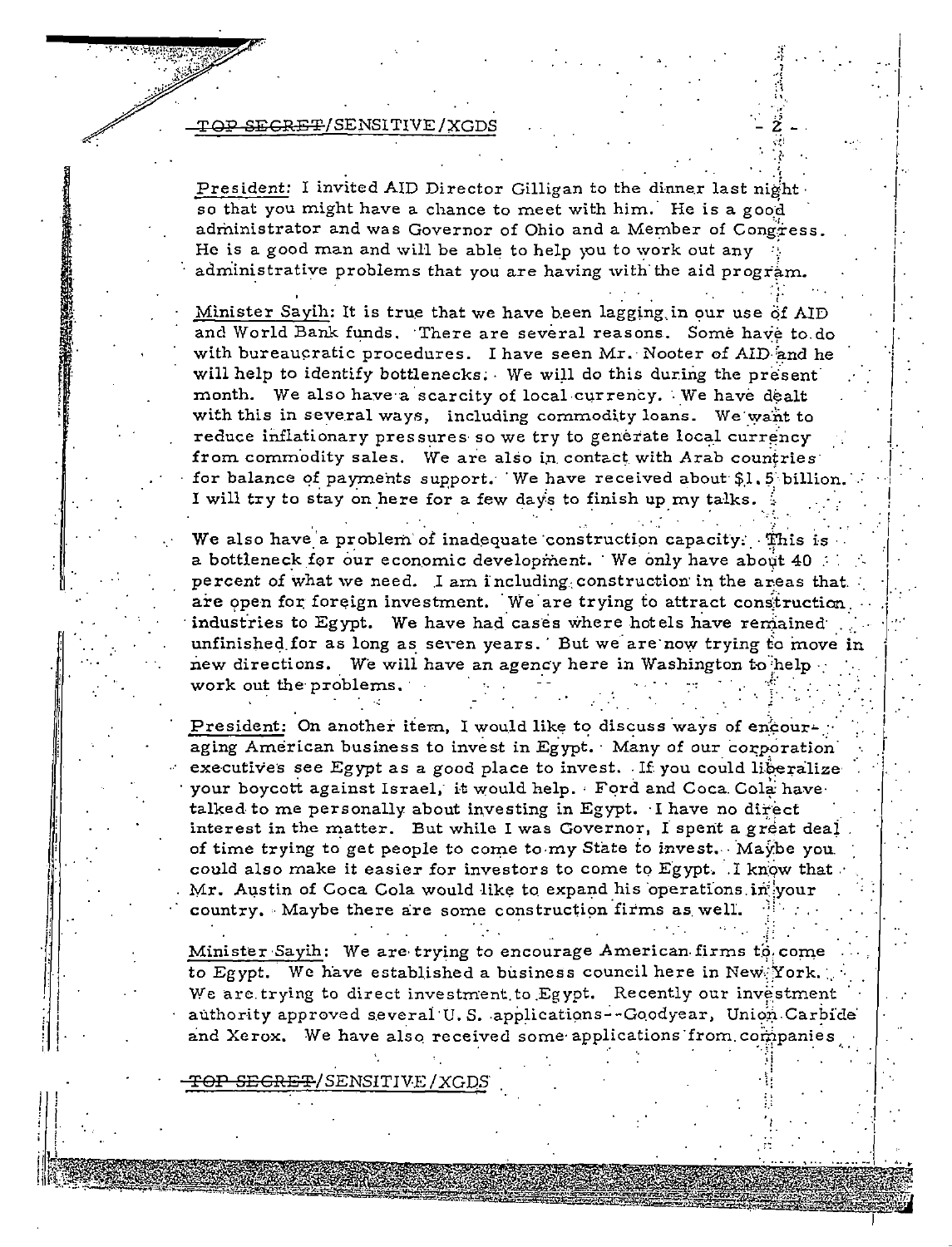## <del>OP SECRET/</del>SENSITIVE/XGDS

on the boycott list. And they have been approved, conditional upon getting them removed from the boycott list. Coca Cola is in this category, but they may be easier to deal with than some.

Foreign Minister Fahmi: Coca Cola is the most difficult. Ford is easier. Xerox is no problem; since it is not on the list. I cannot get Coca Cola off the boycott list, but they can work in Egypt nonetheless.

# President: Why not simply get rid of the list entirely?

Foreign Minister Fahmi: I can't. When the Arabs discuss the list, they engage in auctioneering. It would be a waste of my time to try to get the list dropped. Our policy is that we will allow any serious investment to come into Egypt. I don't worry about the list. I have permanent instructions from President Sadat on this.

President: It is not significant to us whether Ford or Coca Cola invests in Egypt. But I thought it might be of help to you. Last night, Secretary of Commerce Kreps came to the dinner. It might be good for Minister Sayih to talk with her.

Foreign Minister Fahmi: She could also come to Cairo.

President: Having a relationship with the Department of Commerce is a good idea. What has your experience been with the World Bank?

Minister Sayih: President Sadat has been firm on economic reforms. This means achieving both internal and external balances. Internally, we have tried to reduce our deficit. This helps to end inflationary. pressures.

President: We have the same problem.

Minister Sayih: The problems we faced in January were caused by trying to reduce our deficit and reduce inflation. We went along with this policy to the maximum extent. The Egyptian budget has four  $\sim$ components. To achieve balance, we could cut investment, which in a country growing at 2.6 percent per year is not feasible. Or we could cut on defense, but that involves our security and we can't take risks. there. Or we could cut our foreign debt service payments, but then our creditors will lose confidence in us. Finally, we could cut expenditures

<del>OP SECRET</del>/SENSITIVE/XGDS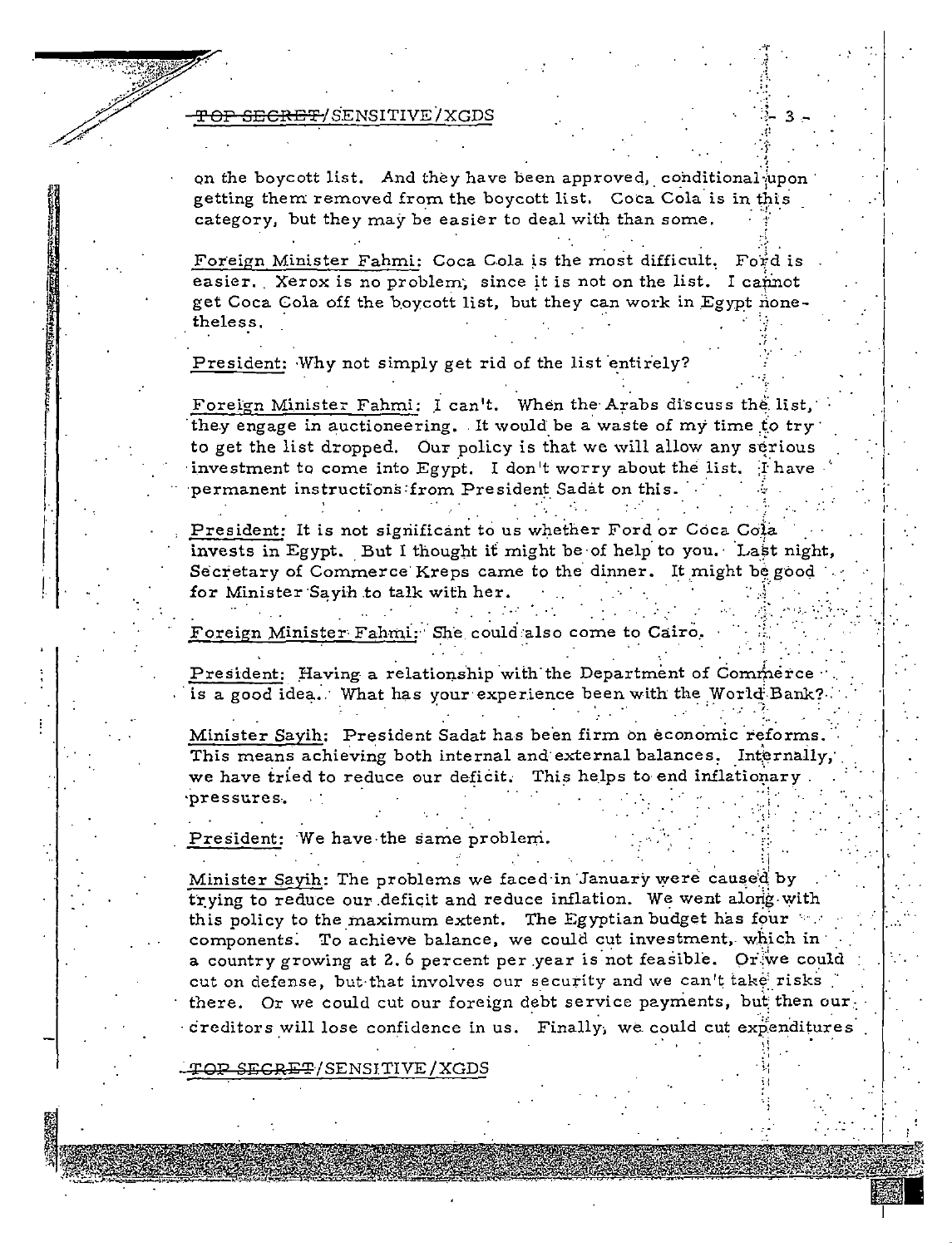### SEGRET/SENSITIVE/XGDS

and cut subsidies. Subsidies by their nature are inflationary. Egypt already has scarcity pricing in the country. We have nonetheless succeeded in reducing the deficit to 100 million pounds: That deals with our internal balance.

Our external balance is another problem. We need external balance of payments support. We have a large debt, \$2 to \$3 billion in obligations due. We either get cash or commodity credits to cover. these payments. We are now working on this. We have received \$250 million from the Arabs already, and guarantees for \$250 million more. We will get \$2 billion in all. We also get commercial credits from you, from the Germans, from the French and others. We will need continued balance of payments support. The Arabs and the Israelis since 1948 have spent over \$150 billion on arms, all of us together. Egypt alone spent nearly \$40 billion on arms since 1967. This is our problem. Think of what could have been done for economic development in the area with this money.

We cannot have growth without a plan, so we have a \$20 billion. economic development plan through 1980. \$7 billion will be required in foreign exchange costs. But since Egypt also has a low rate of savings and very high rate of consumption, we will need more than just. the \$7 billion to cover the foreign exchange costs. World Bank and AID and other countries will have to help as well. The World Bank. provides about \$250 million per year on the average.

I saw Secretary Blumenthal and he talked of the U.S. policy of shifting loans from the World Bank to IDA. We need that. We cannot. pay high interest rates. Egypt also is in need of a "health certificate, ' and therefore we entered an agreement with the IMF. This will help us to get the \$1.5 billion that we need, especially from the Arabs. Your investment aid has been very useful. American aid falls into three categories: commodity aid, technical aid, and investment aid. This has been very helpful to us and we are very grateful. Next to security, development is the most important problem we face.  $\lceil \ln \rceil$ May, a consultative group, a club of friends of Egypt, will meet and we want them to work with us to push for economic growth. They will meet on May 10, 11 and 12. The U.S. is a participant. The idea there is two-fold. One point is to assure us that the economic plan will be implemented. We don't ask for a guarantee, but we want help to push the development plan. We are convinced that it is a good plan. The participants are the Gulf States, the U.S., Germany, France,

P<del>P SEGRET</del>/SENSITIVE/XGDS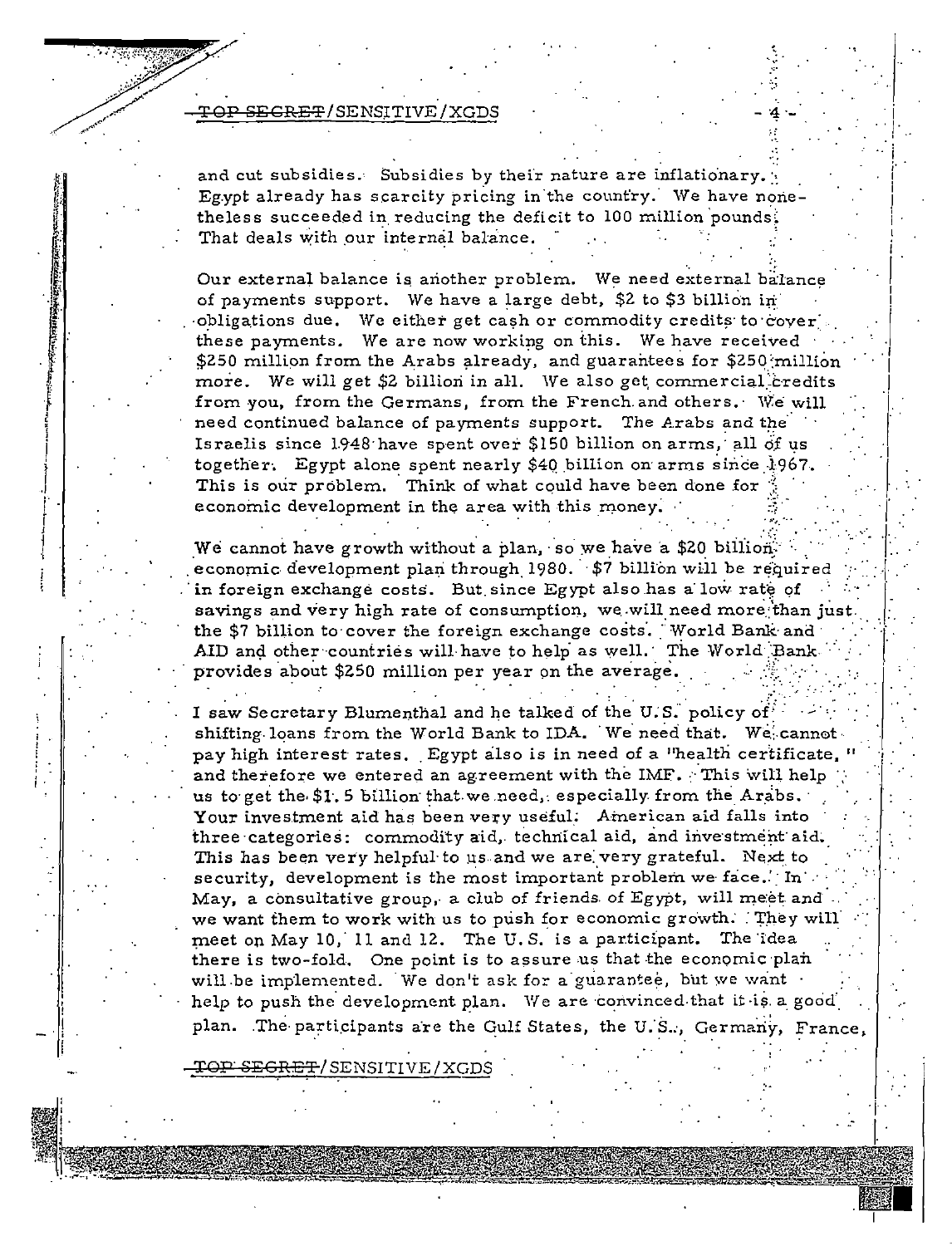#### <del>FOP SEGRET/</del>SENSITIVE/XGDS

and others. We hope the U.S. can help by saying that the plan is good and that we will be able to assure Egypt of the same level of  $\colon$ aid through 1980 that we have been providing. If we cannot be assured of the necessary financing, it will be hard to go through with the plan. We need assurances of balance of payments aid" through the next few years.

President: Are there any points you wish to raise, President Sadat?

President Sadat: I had a good talk with the Secretary of Defense about arms. I gave him a list. As I said yesterday, this matter has political implications. The Soviet Union feels that it has put me in a tight position. I can get nothing from anywhere. The Soviets are trying to make an example of me to others. Those who do not go with the Soviet Union cannot get anything. I have just lately discovered that my policy of diversifying my sources of arms supply has very greatly angered the Soviets, more than the termination of the treaty and the expulsion of the Soviet advisors in 1972. This made them very furious. Arms supply is their lever over me. It was the same with President Asad last year. But it began with me since Henry Kissinger came in November 1973 to start the peace process. I am in a peculiar situation. Israel has replaced all the arms it lost in  $\cdots$ the war, and this was done even before the ceasefire of October 22nd. For three or four years after that, Israel has got more arms. The same is true for Syria through the Soviet Union. Even before the ceasefire they replaced their arms, and they are getting more, except for the pause during the crisis with the Soviets over Lebanon. But. the Soviets have returned again, and Asad is going to Moscow. Asad got more than I did. Egypt is thus in a peculiar position. Peace and war are decided in Egypt, not in Syria or Jordan. I have not gotten anything at all. Brezhnev promised to come in January 1975, but then he cancelled, and after that they sent part of what was due in 1973. and 1974. This was to make up for Brezhnev's not coming: But there has been a complete ban on spare parts. I sent 175 MIG-21 engines to the Soviet Union, and recently they returned 50. But they were not the type that we need. This is the position I find myself in. I have tried my best to get Mirage aircraft from France. But even until now, I have not been able to replace all of my losses.

The other branches of my armed forces are better off than the air force. We didn't lose much in the October War. Syria lost 1, 200 tanks in one day; but all of my losses were only 500 tanks in the October War. 3,000 tanks were lost on all fronts, so Israel and Syria together lost 2,500 tanks.

<del>OP SECRET</del>/SENSITIVE/XGDS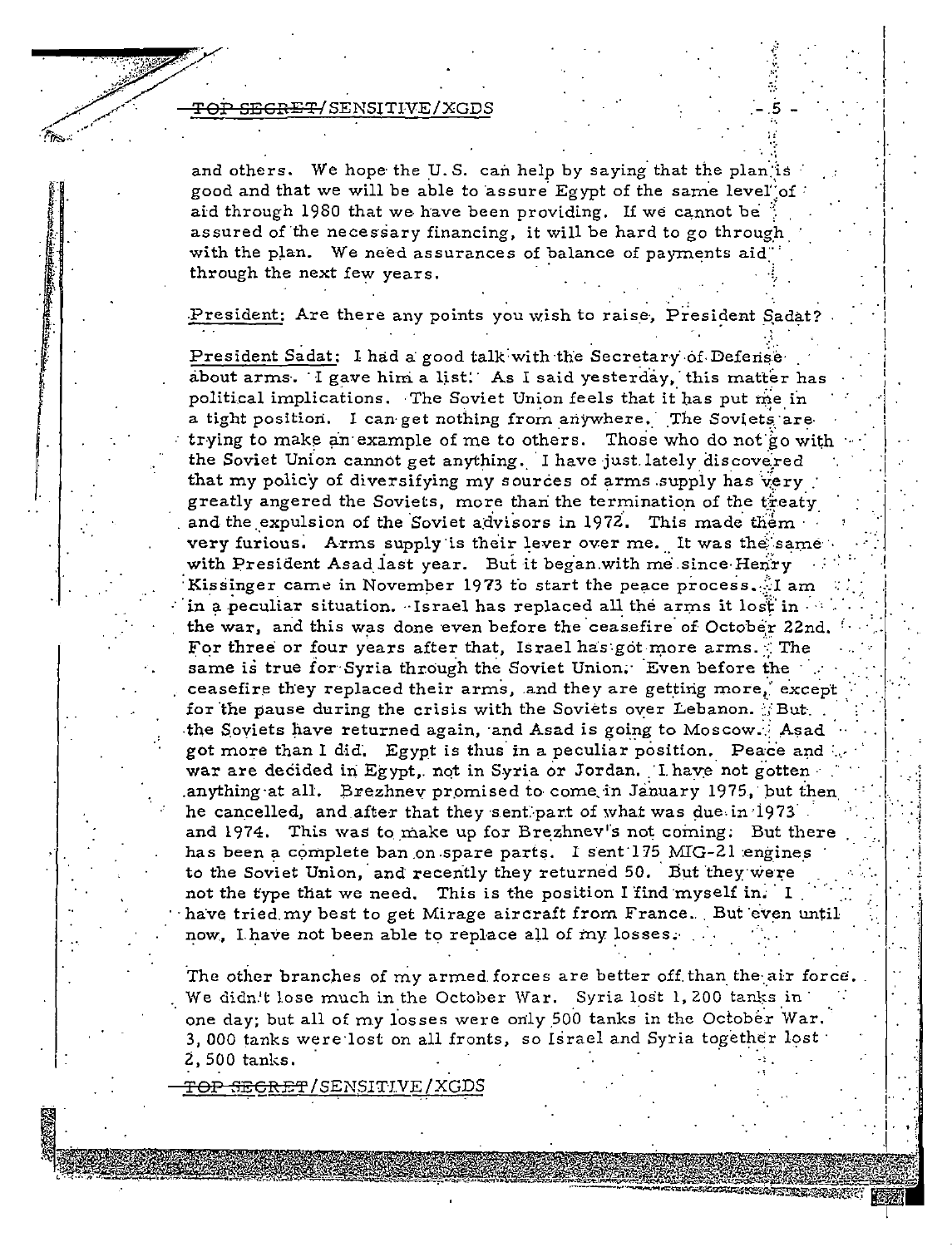I have asked for the F-5E. It is time that my air force should turn completely western. By degrees, the other parts of my armed forces. will also turn to the West. This has political significance, added to the fact that I need to have a ready defensive force for whatever happens. As I told the Secretary of Defense today, when talking about the F-5E, if it is compared to what Israel has--the F-4, the F-15, and others--it is just a tenth-rate plane. I need it only for its purely defensive capability. It is not only for Egypt, but also for Sudan. The Soviets are pouring arms into Ethiopia. I will not hesitate to face the problem on my borders. But I need the F-5E. Militarily speaking--and you are a military man--the bulk of my air force is the MIG-17. But they are almost all out of action. I sent their engines to the Soviet Union for overhaul. Foreign Minister Fahmi told them that they had confiscated our property, and we had a big quarrel. My difference with Brezhnev in 1972 was partly over his promises on military aid and on overhaul of our equipment. I told him that it cannot be done 5,000 miles away in the Soviet Union. The Soviets promised to help, but they have not fulfilled their promise. As I said last night, I do not want to raise side issues here. The main issue is peace, to try to concentrate on peace this year. That will solve my problems, because then it will be easier to get what I need. I told Secretary Brown that I will be disappointed. if the peace talks and the F-5E are linked. But I know your Congress here, and maybe they are not ready. The Zionist lobby is very angry at me. They have ascribed more efficiency to the F-5E than it really has. It is used in Jordan, Saudi Arabia, Iran, and Morocco. As I told you, I do not want side issues and I do not want to leave the main issue of peace, but I do need this for my air force. If it could be arranged for the time being from Saudi Arabia or Iran, or both, that would be satisfactory. If they get the green light from you, they will give me the plane. Until we reach a phase where we can go to Congress, this may be the best way. I leave it to you.

### President: I understand.

President Sadat: I shall always be preferring not to raise battles that we might lose in Congress while we are trying to concentrate on the main issue. All these efforts with Congress will try your patience. It is not easy for the Israelis to adhere to reason without imposing. conditions.

### <del>SECRET</del>/SENSITIVE/XGDS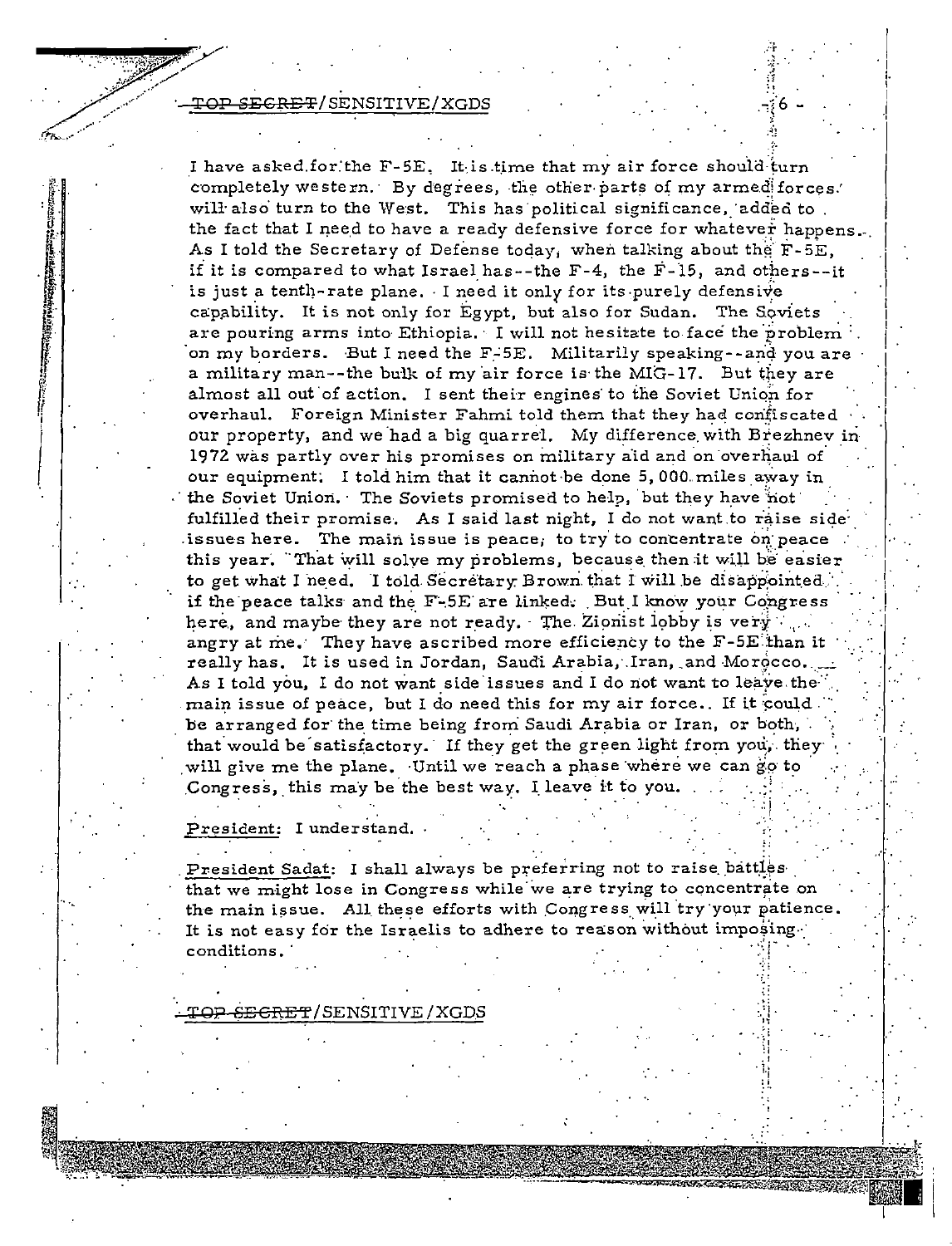#### <del>OP SECRET/</del>SENSITIVE/XGDS

President: You have analyzed our political situation well. I am very hopeful that we could go to Congress on military aid directly to Egypt to help you defend yourself, and to help in Zaire and in Sudan. The C-130s were controversial last year, but they would not be such a problem now. I understand that some of your MIGs are being overhauled by the British. GE also has a capability to do this.

### President Sadat: We need it.

President: That would not be difficult either. I am glad to see your relationship with France. I don't know whether the Mirage is the equivalent of the F-5E.

President Sadat: It is more advanced. It equals the F-4. But the F-5 is not an important plane. It won't change the balance of power. Israel has the F-4 and the F-15.

President: I assume the Secretary of Defense had a good talk with you. I don't know what the total amount of your needs is; but the Secretary of Defense and the Secretary of State can work on this.

President Sadat: He promised some items, subject to your approval.

President: I know. I discussed it before you met with him. What is the status of your air force now? What is its readiness? Are your MIG-17s and 21s in good shape?

President Sadat: I have tried with Rolls Royce. They have worked for one year, but they are very slow. My people saw that GE has complete readiness to do anything. They were astounded. They reported to me before I left for Washington.

President: There is no problem.

President Sadat: Secretary Brown mentioned this. I said that I need it. My situation with my air force is critical. It is the only branch of my armed forces that needs so much help. The Soviets will not return the 120 engines that they have. But China has been helpful. They have sent 30 MIG-17 engines at no cost. That is their way. They have also sent spares.

<del>SECRET</del>/SENSITIVE/XGDS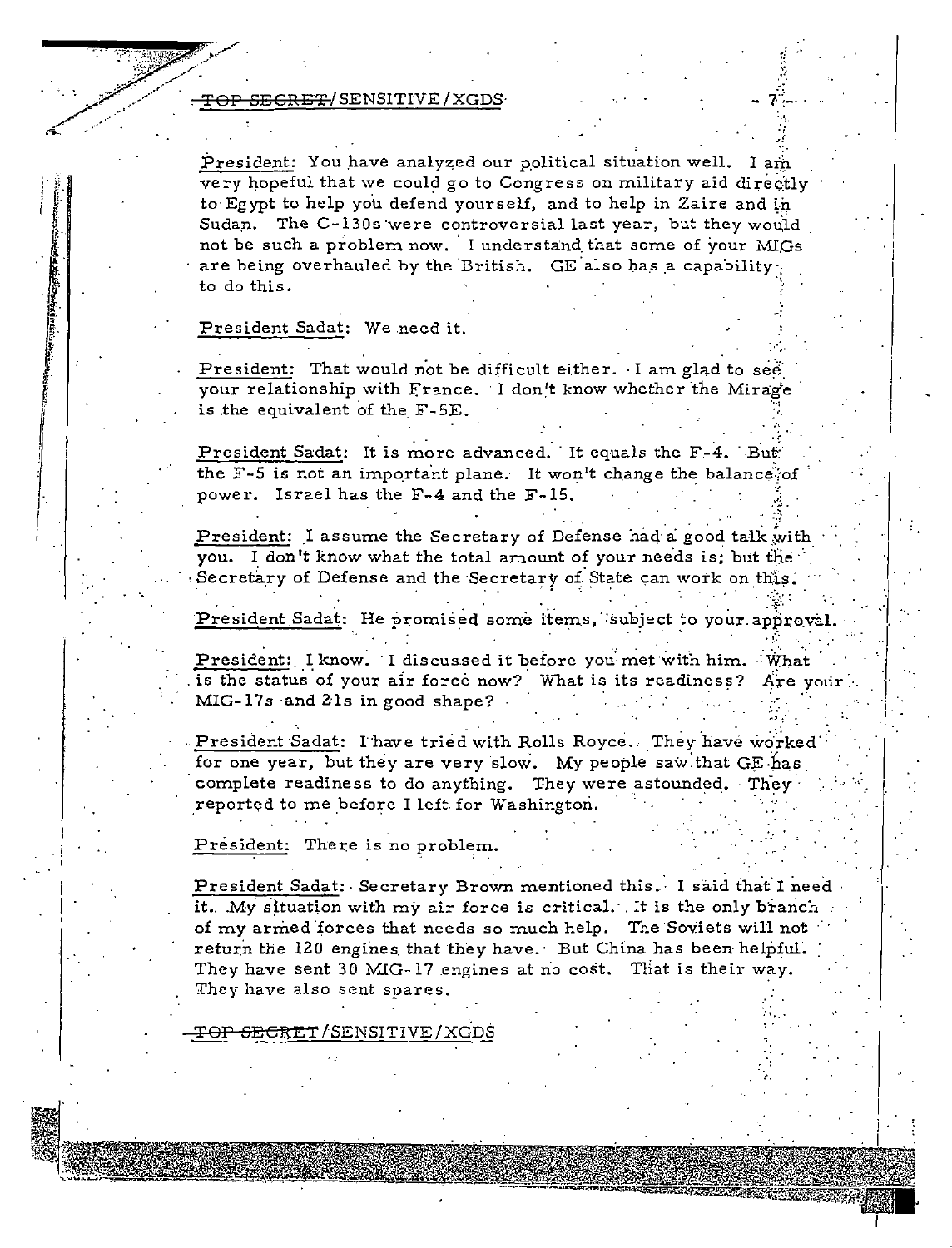<del>TOP SECRET</del>/SENSITIVE/XGDS

Dr. Brzezinski: Are these Chinese-produced?

President Sadat: Yes. They make a MIG-17, but they give it a Chinese name. They also make a MIG-21 with a Chinese name, and tanks as well.

Dr. Brzezinski: Are they the same quality?

President Sadat: Yes, except for the MIG-19, which they have improved. It has a longer range than the Soviet version.

President: What do you need to help your African neighbors? C-130s?

President Sadat: C-130s are very urgent.

President: How many do you have now?

President Sadat: Six, or maybe seven. We need C-130s and C-141s, and military vehicles and armored cars. We also need TOWs, groundto-ground missiles like the Katyusha, with a range of 10 kilometers, and helicopters. Sudan is a subcontinent, with the western part much like Egypt, but the rest of the country is very different. They need a great deal of communications equipment. They need wireless sets and other communication items.

President: I don't believe we will have problems with C-130s like we did last year. That, plus communications equipment and helicopters could be sold on grounds that it will help you in Africa, and that it will not be a threat to Israel. Congress, of course, fears your using weapons to attack Israel. If there were a friendly regime in Libya, your situation would be easier,

President Sadat: Yes.

President: We have been very concerned with Libya. If it were not for Cuba and Libya, we would have a more peaceful world. We didn't have a chance to finish our discussion on Africa. Do you have something to add?

President Sadat: The Soviets now feel that they have a free hand in. Africa. They are using Angola as a jumping off point.

President: Now what do we do?

<del>TOP SECRET</del>/SENSITIVE/XGDS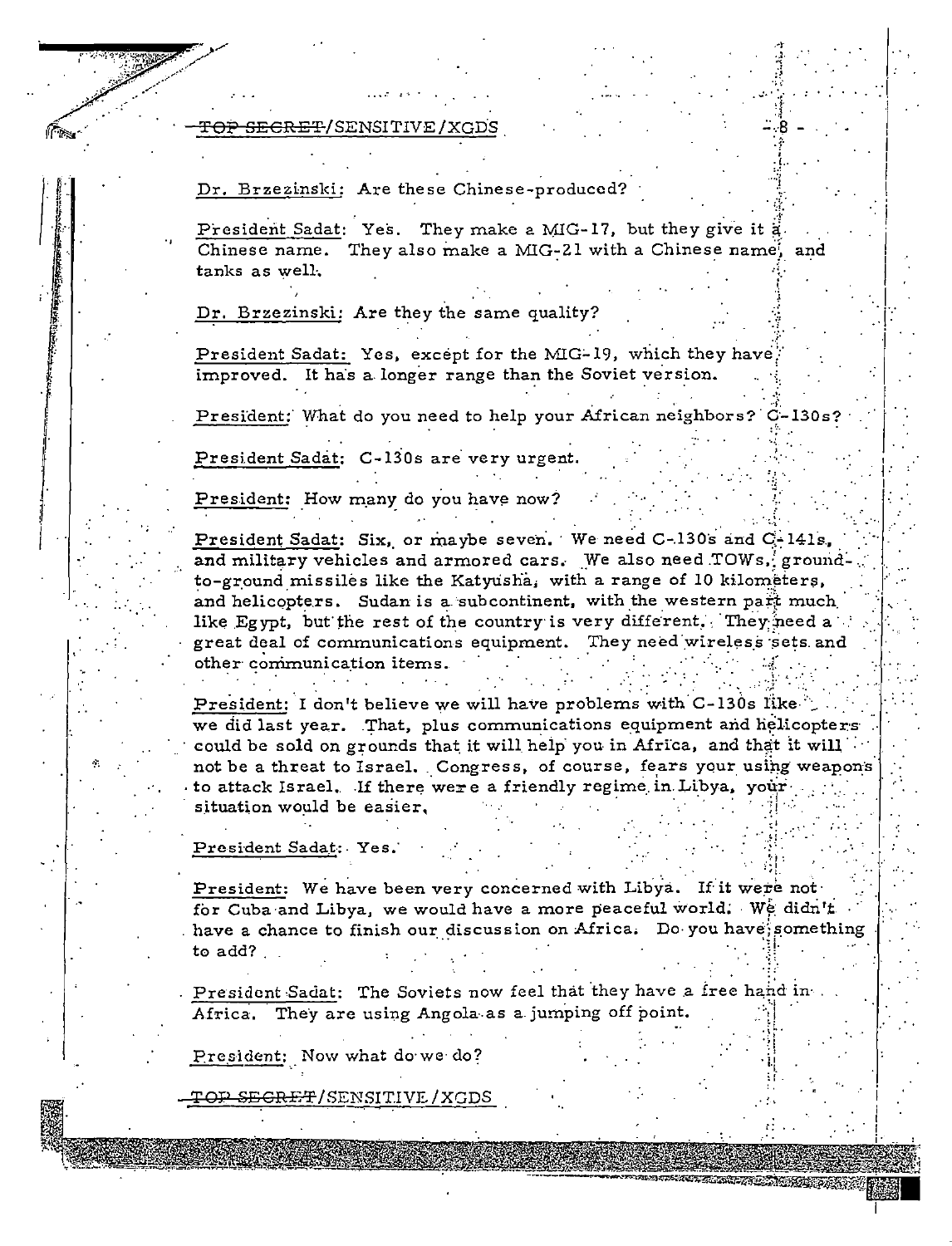# <del>OP SECRET</del>/SENSITIVE/XGDS

President Sadat: I need arms, and I need advanced arms. When I hear that tanks are being used by the Katangese, T-54s and T-55s, I know the Soviets are involved.

President: We have no information on the use of tanks in Katanga.

President Sadat: But the Frenche have their representatives in Zaire and they have told me this is a fact.

President: We had that report also, but we could not confirm it.

President Sadat: My military mission left yesterday. They will arrive in Zaire today and they can check.

President: Will you let us know? Will you share your information with us? We are trying to get more information now. If Zaire had some strong leadership, even just a few leaders, maybe that would help.

President Sadat: That is true. If they could inflict some heavy casualties on the other side, it would create a new spirit.

President: I hope you will stay in close contact with us and with France and with Morocco.

President Sadat: Yes, I will. Especially after I get the information: from my mission, then we will know what we need to do. But I need  $C-130s.$ 

President: Let us know what you have to send, and we will try to help you.

Minister Fahmi: You may have some Soviet equipment that you could give us. You could give it to us and we could give it to Zaire.

Secretary Vance: We'll see.

E.O.1352

:5X1,

Dr. Brzezinski: Do you mean small arms?

Minister Fahmi: Yes, and MIG-21s too.

Secretary Vance: Someone should talk to Mobutu and tell him to take some of his good troops out of Kinshasha.

<del>OP SECRET</del>/SENSITIVE/XGDS!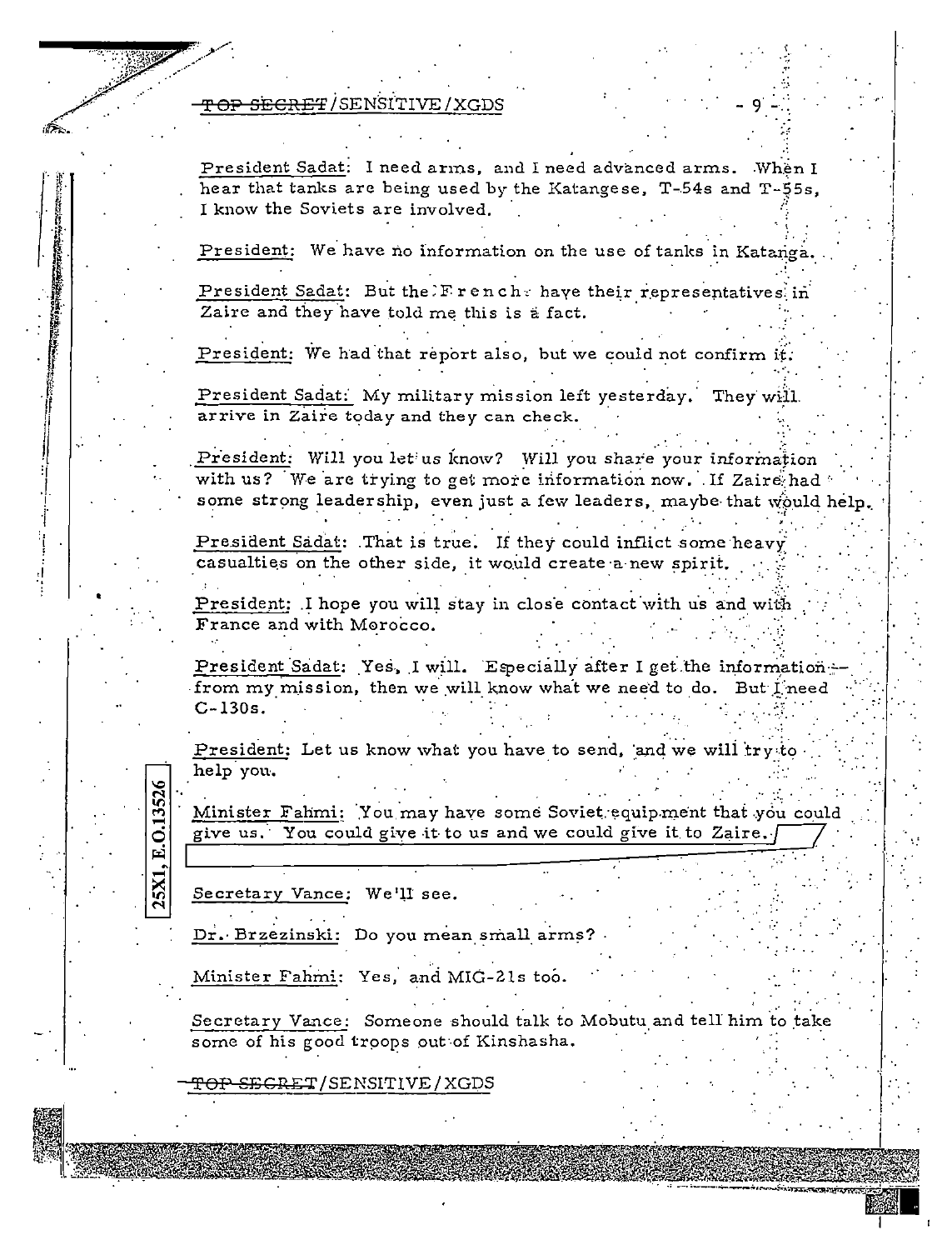### <del>SECRET</del>/SENSITIVE/XGDS

President Sadat: We will talk to him on this. We now have a joint committee with France. My officers will arrive there today and they will also meet with officers from Zaire.

President: Would Morocco join?

President Sadat: President Giscard did not mention this. He mentioned only cooperation with us.

President: The Secretary of State stopped in Belgium on his way to Moscow and talked about Zaire.

Dr. Brzezinski: Excuse me. Is the joint committee with France public knowledge?

### President Sadat: No. It is secret.

Secretary Vance: I stopped in Belgium on the way to Moscow and saw their foreign minister in Paris on my return. No one knows about the second meeting. The Belgians agree that they will supply ammunition, but they will not send any men. They are very concerned about sending mercenaries. They fear that it would threaten the 20,000. Belgian civilians now in Shaba. If the mercenaries are white, this would give an excuse for Cubans to fight on the other side. The Belgians are in touch with King Hassan. He has agreed to send: volunteers, in addition to a three-man mission. The Belgians want to keep in touch with the rest of us who are concerned with the problem and we will try to concert our thinking.

President: We've already sent some aid. What is the fuel situation?

Secretary Vance: None has yet been sent, but it is not very urgent. It will get there next week.

President: We're concerned and we appreciate your help.

Secretary Vance: They need more rations, and we can do this

Dr. Brzezinski: Will your men be in Kinshasha only?

President Sadat: Yes. But they will also see the situation on the spot.

<del>OP-SECRET</del>/SENSITIVE/XGDS

**TERANG PERSONAL**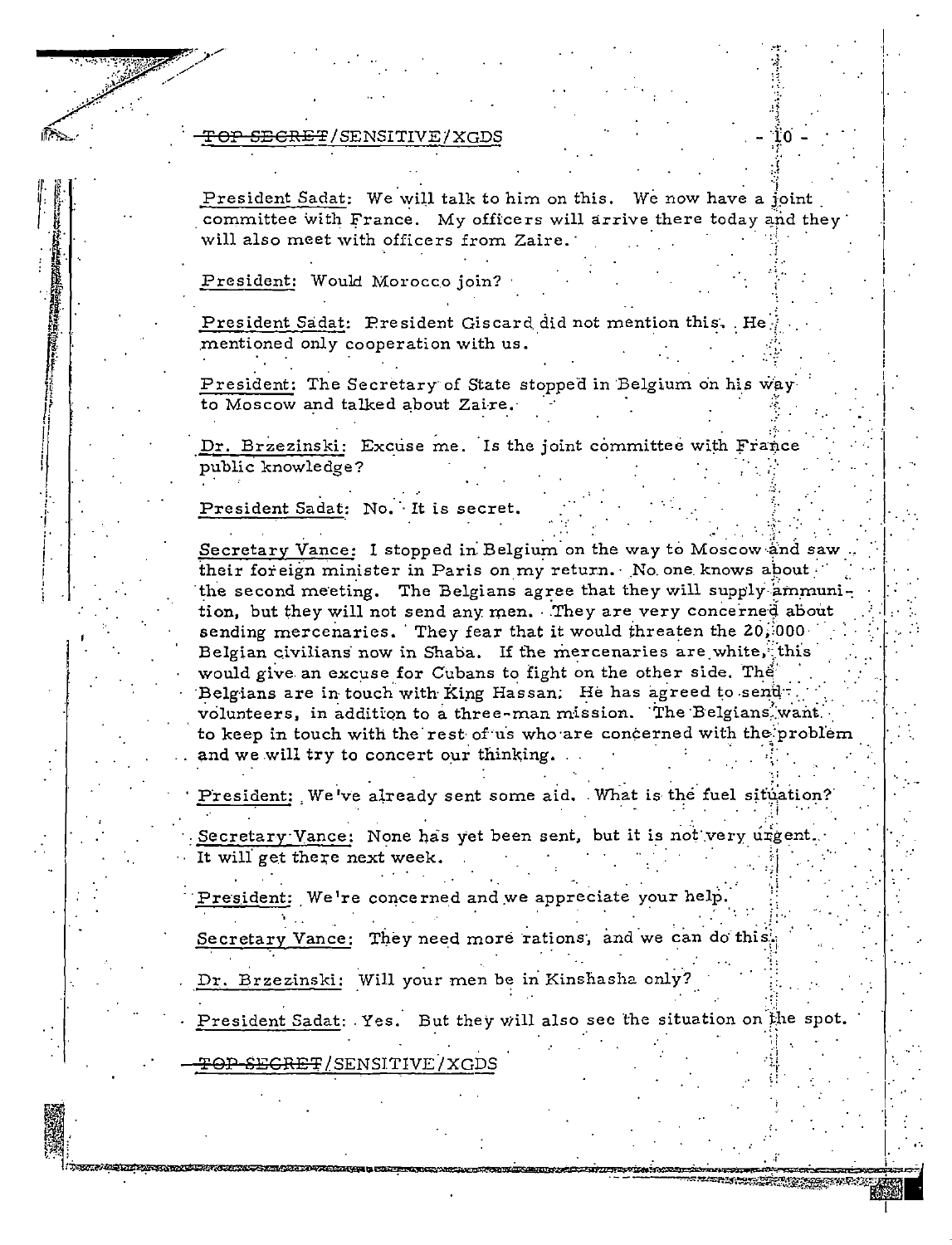<del>'OP SECRET</del>/SENSITIVE/XGI

President: We will try to share our CIA information with you; and we hope you will also keep us informed. It is discouraging that Mobutu's men won't fight. They flee whenever they have the chance.

Minister Fahmi: He has changed his military commander.

President: I hope that it will help. I appreciate very much the talks that we have had, especially the very enlightening discussion I had with you last night. I would like to share it with the Secretary of State. We will devote our Government's full efforts to the Middle: East problem. You know our special relationship to Israel, and there is a limit to what we can get them to accept. They look very far ahead and they fear that an agreement on peace now which would depend on others would not be adequate as a permanent basis for peace. What concerns them most, normalization, is also your greatest concern. A defense pact between Israel and the United States would give them security now, but in 20, or 30, or 50 years, they could not be sure. Your expressions to me on this have been encouraging. I will keep your comments to me confidential, especially when fimeet with other Arab leaders. I will be very cautious.

After May, we would like to put together our analysis of options, and then discuss them frankly with you. Any moderation of statements, from Arafat and others, would be helpful. Concerning direct contact with Arafat, we will have to face this at some point. We have not yet. I made one comment on the Palestinians and I shook hands with a  $^{\circ}$ PLO representative at the United Nations. But a meeting with Arafat would be difficult. But eventually we will have to decide yes or no. It is crucial to the whole issue. We will try to do our part. You've been very forthcoming in your eagerness to help.

President Sadat: There is a problem in South Lebanon that also needs your support. You should not let Israel exploit the situation there. A ceasefire has been agreed upon. If there is a need for a UN force, then there is an armistice agreement which would allow UN forces to go there. I would like you to give importance to this. We don't want a new issue to explode in the area. There was a big battle yesterday.

President: We've spent a lot of time with Israel and with Lebanon on this, especially concerning the placement of troops. We thought we had it worked out. Now there is a new eruption which I do not fully understand.

<del>DP\_SEGRET</del>/SENSITIVE/XGDS